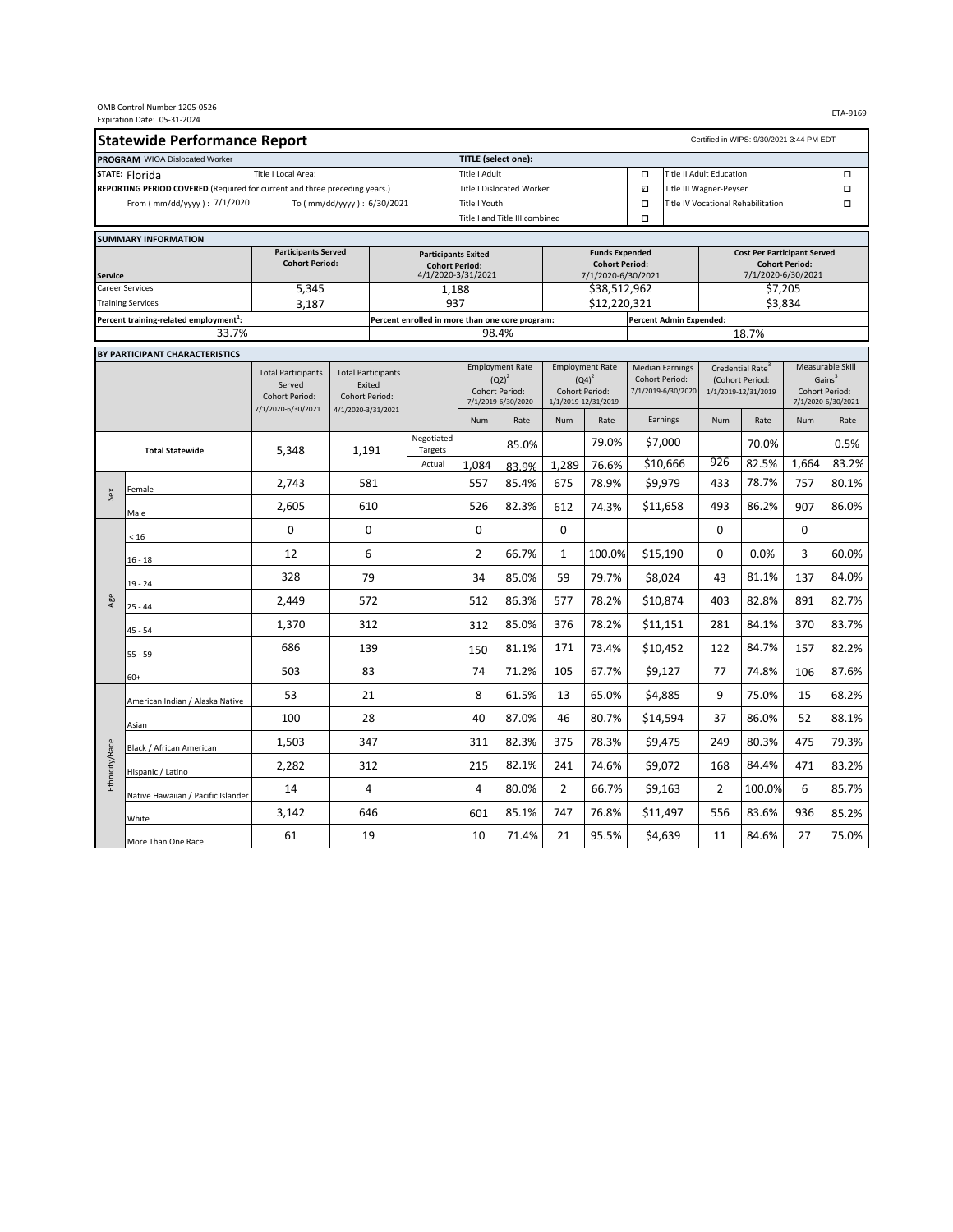| BY EMPLOYMENT BARRIER <sup>4</sup>                                             |                           |                           |                       |                                    |       |                                    |       |                        |                              |        |                                        |        |
|--------------------------------------------------------------------------------|---------------------------|---------------------------|-----------------------|------------------------------------|-------|------------------------------------|-------|------------------------|------------------------------|--------|----------------------------------------|--------|
|                                                                                | <b>Total Participants</b> | <b>Total Participants</b> |                       | <b>Employment Rate</b><br>$(Q2)^2$ |       | <b>Employment Rate</b><br>$(Q4)^2$ |       | <b>Median Earnings</b> | Credential Rate <sup>3</sup> |        | Measurable Skill<br>Gains <sup>3</sup> |        |
|                                                                                | Served                    | Exited                    |                       | Num                                | Rate  | <b>Num</b>                         | Rate  | Earnings               | <b>Num</b>                   | Rate   | <b>Num</b>                             | Rate   |
| <b>Total Statewide</b>                                                         | 5,348                     | 1,191                     | Negotiated<br>Targets |                                    | 85.0% |                                    | 79.0% | \$7,000                |                              | 70.0%  |                                        | 0.5%   |
|                                                                                |                           |                           | Actual                | 1,084                              | 83.9% | 1,289                              | 76.6% | \$10,666               | 926                          | 82.5%  | 1,664                                  | 83.2%  |
| <b>Displaced Homemakers</b>                                                    | 40                        | 23                        |                       | 11                                 | 84.6% | 13                                 | 81.3% | \$12,587               | 13                           | 86.7%  | 12                                     | 66.7%  |
| English Language Learners, Low Levels of<br>Literacy, Cultural Barriers        | 419                       | 53                        |                       | 55                                 | 83.3% | 82                                 | 85.4% | \$8,731                | 41                           | 78.8%  | 62                                     | 83.8%  |
| Exhausting TANF within 2 years (Part A<br>Title IV of the Social Security Act) | $\Omega$                  | 0                         |                       | 0                                  |       | $\Omega$                           |       |                        | 0                            |        | $\Omega$                               |        |
| Ex-offenders                                                                   | 436                       | 89                        |                       | 79                                 | 78.2% | 136                                | 70.8% | \$8,435                | 103                          | 78.0%  | 119                                    | 74.4%  |
| Homeless Individuals / runaway youth                                           | 38                        | 9                         |                       | 7                                  | 41.2% | 19                                 | 70.4% | \$7,795                | 11                           | 78.6%  | 19                                     | 100.0% |
| Long-term Unemployed<br>(27)<br>or more consecutive weeks)                     | 849                       | 155                       |                       | 117                                | 81.3% | 160                                | 74.1% | \$10,858               | 118                          | 85.5%  | 343                                    | 77.3%  |
| Low-Income Individuals                                                         | 4,381                     | 810                       |                       | 653                                | 81.5% | 815                                | 75.6% | \$9,567                | 568                          | 82.2%  | 1,251                                  | 83.3%  |
| Migrant and Seasonal Farmworkers                                               | 1                         | $\mathbf 0$               |                       | 0                                  | 0.0%  | $\Omega$                           | 0.0%  |                        | 1                            | 100.0% | $\mathbf 0$                            |        |
| Individuals with Disabilities (incl. youth)                                    | 235                       | 102                       |                       | 102                                | 88.7% | 128                                | 73.6% | \$10,530               | 120                          | 91.6%  | 72                                     | 70.6%  |
| Single Parents (Incl. single pregnant<br>women)                                | 491                       | 127                       |                       | 128                                | 88.9% | 155                                | 78.3% | \$9,784                | 96                           | 78.7%  | 141                                    | 71.9%  |
| Youth in foster care or aged out of system                                     | 0                         | 0                         |                       | 0                                  |       | 0                                  |       |                        | 0                            |        | 0                                      |        |

## **ADDITIONAL COMMENTS:**

<sup>1</sup>Applies to Title I only.

 $2\overline{h}$  This indicator also includes those who entered into a training or education program for the Youth program.

"This indicator also includes those who entered into a training or education program for the Youth program.<br><sup>3</sup>Credential Rate and Measurable Skill Gains do not apply to the Wagner-Peyser program.<br><sup>4</sup>Pacriers to Employment

Barriers to Employment are determined at the point of entry into the program.

Numbers entered into cells in this template are the same as the corresponding "report item number" on the report specification document. Clicking on each hyperlink will take the user to the plain text language

## **Public Burden Statement** (1205-0NEW)

Persons are not required to respond to this collection of information unless it displays a currently valid OMB control number. Respondent's reply to these reporting requirements is mandatory (Workforce Innovation and Opportunity Act, Section 116). Public reporting burden for this collection of information is estimated to average 30 minutes per response, including the time for reviewing instructions, searching existing data sources, gathering and maintaining the data needed, and completing and reviewing the collection of information. Send comments regarding this burden estimate to the Office of Policy Development and Research ● U.S. Department of Labor ● Room N-5641 ● 200 Constitution Ave., NW, ● Washington, DC ● 20210. Do NOT send the completed application to this address.